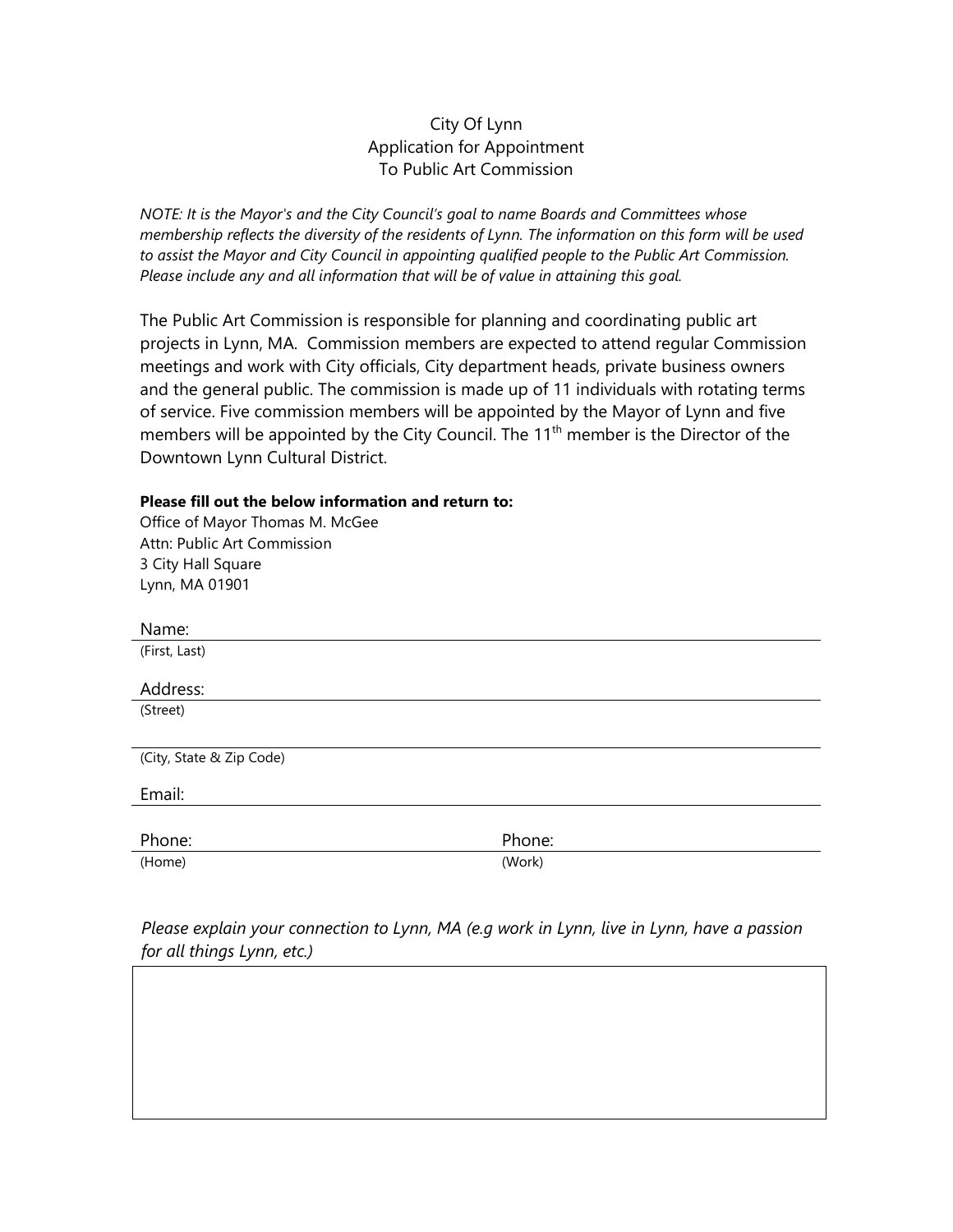*Why are you interested in this committee?* 

The Public Art Commission seeks members with a diversity of experience and skill sets. Please select *all* that apply to you:

- $\Box$  Working Artist (earn at least 50% of income from sale or production of your art)
- $\Box$  Representative/Staff of a Lynn-based non profit organization
- $\Box$  Owner of a Lynn-based business
- $\Box$  Member of the Lynn Cultural Council
- $\Box$  Representative of the City of Lynn's Department of Public Works or Inspectional Services Department
- $\Box$  Resident of Lynn, MA.
- $\Box$  Member of the City of Lynn Park Commission
- $\Box$  Representative of the Lynn Public School Fine Arts Department

*What additional related skills and experience (educational, organizational, work-related, etc) will you bring to this committee assignment?* 

*If you currently are serving on city board(s) or committee(s), please indicated which one(s)* 

Signature: Date: